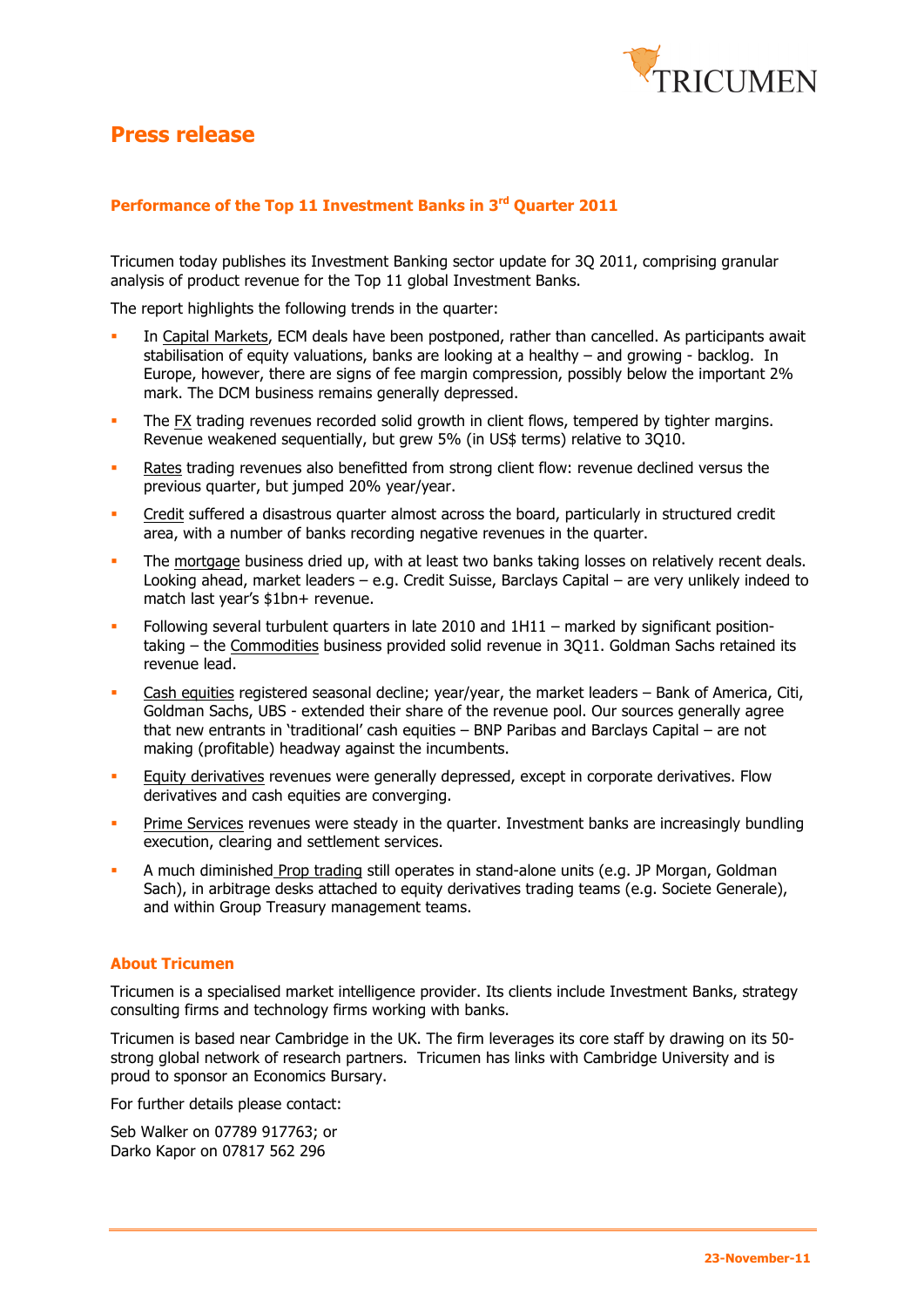

## **The perfect storm**

### **Markets overview**

Depressed by the ongoing macro crisis in Europe – and therefore the rest of the world - the 3Q11 very nearly established a new record: as of the last week of September, it was the second-worst quarter for stock prices in nearly 24 years of MSCI All-Country World share index.

On the earnings front, the banks faced the perfect storm during much of 3Q11: equity prices dropped in the US and globally; debt spreads generally widened; investors were doing their level best to avoid risk; and the volatility depressed the primary fee generation. In words of ever-quotable GS' CFO Viniar: 'Faced with a challenging global economic outlook, CEO confidence and investor sentiment remained under pressure. Whether it was a volatile and unpredictable market that made new equity issuances very difficult to execute, our asset management clients having much less conviction on investment decisions, the broader environment served as a significant headwind to clients moving forward with their business objectives.'

Also, it comes as no surprise to us that CEEMEA and LatAm continue to degrade in importance. With possible exception of Brazil (where JPM, Citi, GS, UBS and others are investing), year-to-date LatAm results were generally underwhelming, CEE capital markets remain small, and most of the banks we cover announced reductions in their MENA capital markets activities. We do not expect a reversal of these trends anytime soon; nor do we expect APAC emerging markets – where strong competition is shrinking the overall operating margins - to fully compensate.

Primary markets highlights:

- M&A volumes nosedived in 3Q11 vs 3Q10, with EMEA, non-investment grade corporates and private equity firms (which typically need leveraged loans and HY bonds) doing particularly badly. Our sources generally agree that the lack of financing is the key reason for the slowdown; and more than a few expect a further – and possibly quite severe - slowdown in 4Q11.
- A slump in global stock markets lowered the ECM investors' risk appetite, and in turn caused issuers to postpone/shelve IPOs. According to Bloomberg data, \$34bn worth of IPOs were withdrawn/postponed in 9m11, a sharp annualised rise compared to FY10 \$40bn. Several of our sources also stressed deteriorating IPO margins. In the stalling European market – which we hear was hit worse than the USA in 3Q11 - several deals were reportedly done at sub-2% fee level, which some market participants believe is the breakeven point on a medium-sized deal. Various sources agreed that APAC volumes were reasonably strong; but we see no sign of competitive fee pressures abating.
- The US leveraged finance (bonds and loans) nosedived in Aug-11, following the US sovereign downgrade and the heightened concerns about the macro situation in Europe; there was some improvement in September, but not enough to compensate. The weak 3Q11 may extend into weak 4Q11 and 1Q12; or not: our sources broadly agree there was no sign of panic selling, probably because *healthy* US corporates reduced their leverage over the past 3 years, yields are attractive, and banks are willing to lend.
- The market for new foreign-currency bond issues by the emerging markets corporates dried up in 3Q11. The key drivers of the decline were a drop in the value of emerging markets' currencies relative to the US dollar, which raised the cost of refinancing; and the spreading concerns that economic slowdown in Western economies will reduce the demand for emerging markets exports.
- The CMBS market, which appeared on the mend in 2010 (some analysts were predicting FY11 issuance volume at \$40bn+), suffered a severe slowdown in 3Q11 as investors avoided assets perceived as risky. Sources generally agree that banks have been unable to securitise many of the CMBS loans made in late 2010 and 1H11. If true, this alone may well freeze new issuance, temporarily at least: with so much uncertainty in markets and the regulatory outlook, banks are very reluctant to keep such loans on own books. In early Oct-11, the risk premiums on top-rated 10-year CMBS paper reached 370bp over interest rate swap (vs approximately 200bp in July), and yields are pushing 6%, up from 5.3% in July.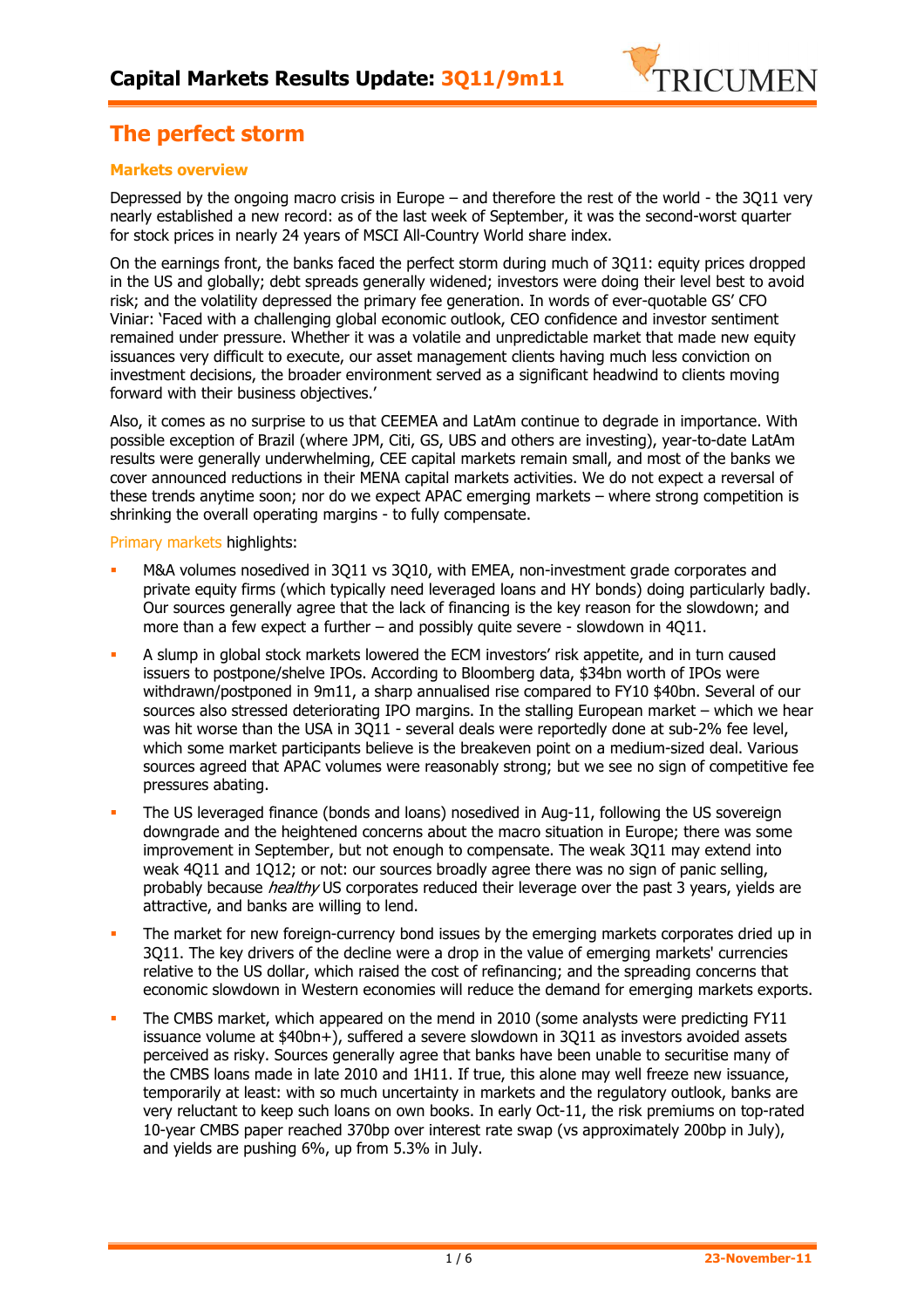## **Capital Markets Results Update: 3Q11/9m11**



The sales & trading revenue declined sharply in 3Q11, both vs 3Q10 and 2Q11. The lack of identifiable trading trends in equities *and* bond markets both discouraged client activity in high-margin products and complicated banks' hedging of the risk in inventories. In the US, exchange-traded fund (ETF) volumes – especially in leveraged and inverse ETFs - boomed as investors shorted and/or hedged their equity holdings. By late August, SEC issued a 'concept release' – which normally precedes regulation querying mutual and ETF funds' leverage, and composition and risk profile of derivatives holdings.

Equity markets highlights:

- In cash and derivatives, the seasonal slowdown and escalating cost of hedging in exceptionally volatile markets depressed income almost across the board. As they gain in popularity - and thus become integrated into the 'mainstream' investment process - equity swaps and options are increasingly driven by the same macro trends determining the activity in cash equities.
- Corporate derivative revenue did reasonably well in 3Q11. Looking ahead, several of our sources opined that, in Europe and the US, 2012 may be a good year as clients increase their use of flow and structured OTC equity products and focus shifts from counterparty risk to individual banks' practical expertise.
- The high volatility in global equity markets rendered active stock-picking all but meaningless. Investors flocking to high-beta shares could prompt a small year-end rally – and an attendant rise in VaR - in 4Q11; but more lastingly, it may well imply troubling times ahead for the 'traditional' cash equity players outside of the 'Tier 1' league.
- Electronic equity particularly algo trading continues to gain in importance, with a number of 'our' banks boosting their e-platforms.
- Our sources generally agree that hedge funds may continue deleveraging in the next few quarters; still, prime service providers did relatively well in 3Q11, and most of 'our' banks are investing in this business. We expect that full-service 'solutions' providers will outpace their smaller peers in the medium term. There is growing evidence that hedge funds are abandoning the 'multiple prime broker' model (which caused operational difficult even in large funds) in favour of one or two – preferably highly-rated - universal providers.

Fixed income markets highlights:

- Credit markets suffered a terrible 3Q11, with number of players reporting losses, especially in structured products. Liquidity declined sharply during 3Q11 as market participants reduced the size of their bond holdings; both investment grade and high yield bonds were hit.
- In FX, 'our' banks generally did well in 3Q11. We expect the solid performance was down to increased client flow, rather than position-taking: European sovereign crisis, the likelihood of it triggering a global recession, and central banks in intervening in currency markets from Chile to Japan all translated into very pronounced losses, or gains, for active traders (most visibly, hedge funds); while the flow facilitators – led by banks we follow - generally benefitted from clients' increased activity. Not surprisingly, some banks – BNPP, CS, RBS, among others - are actually hiring, though our sources generally agree that guaranteed bonuses (be it cash or stock options) are but a fading memory.
- Commodities revenues were impacted by the global sell-off in 3Q11, the price falls exacerbated by several large players liquidating their positions. Coupled with the pessimistic global macro outlook, this may well prompt some players to review the size of their Commodities teams.

On the operating cost front, a fresh round of redundancies is well under way. Weak 2Q11 and 3Q11 revenues are the key contributor; but – as we pointed out in the past - the rising proportion of fixed component (i.e. the salary) in the total comp packages is unlikely to be far behind. 'Greedy' bonuses have buckled under the weight of popular opinion and new regulation; banks responded by increasing the salary component of the comp package; and hence, now banks looking to make a meaningful dent in their costs have little choice but to reduce the headcount: even today, few banks - GS is rumoured to be among them – have inserted a clause in new contracts that gives them an option of reducing base salaries.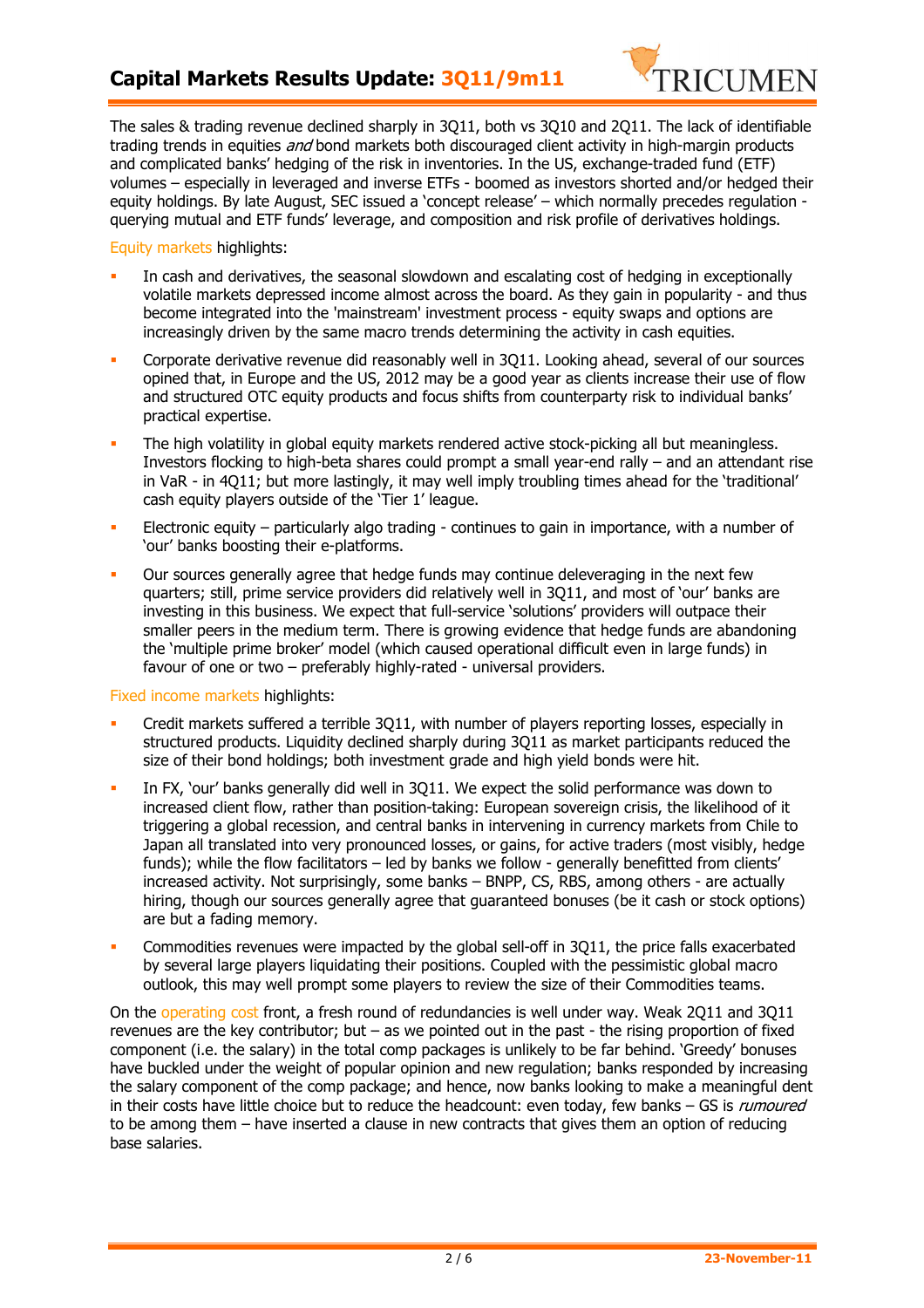

#### **Product Revenue: Momentum**

(Peer Group Average\*, TRIC product definitions, post-writedowns, US\$m, Global Level 1 estimate)

|                               | <b>FY09</b> | 1Q10  | <b>2Q10</b> | 3Q10  | 4Q10  | <b>FY10</b> | 1Q11  | <b>2Q11</b> | 3011 3011/3010: Top 3 growth |
|-------------------------------|-------------|-------|-------------|-------|-------|-------------|-------|-------------|------------------------------|
| <b>Total: TRIC definition</b> | 18,233      | 5,167 | 3.943       | 4,267 | 4,112 | 17,099      | 5,643 | 4,489       | BARC / JPM / MS<br>2.601     |
| <b>Primary</b>                | 2,643       | 855   | 909         | 1,003 | 1,344 | 3,851       | 1,130 | 1,247       | DBK / MS / BAC/MER<br>765    |
| <b>DCM</b>                    | 1,016       | 253   | 185         | 298   | 270   | 1,072       | 274   | 219         | CS / SG / MS<br>100          |
| Loan Orig & Synd              | 552         | 166   | 251         | 218   | 320   | 857         | 278   | 336         | Citi / MS / UBS<br>250       |
| Securitisation                | $-815$      | 77    | 89          | 68    | 82    | 254         | 102   | 103         | 46 Citi / BAC/MER / BARC     |
| <b>ECM</b>                    | 1,034       | 179   | 173         | 167   | 362   | 788         | 221   | 261         | UBS / BAC/MER / MS<br>120    |
| M&A                           | 856         | 180   | 212         | 252   | 311   | 880         | 256   | 328         | BNPP / UBS / MS<br>249       |
| <b>Secondary</b>              | 15,703      | 4,227 | 3,048       | 3,159 | 2,678 | 12,986      | 4,461 | 3,191       | JPM / MS / BARC<br>1.881     |
| <b>FX</b>                     | 1,813       | 428   | 456         | 431   | 392   | 1,782       | 465   | 424         | 413 MS / UBS / DBK           |
| Rates                         | 4,543       | 1,046 | 799         | 795   | 537   | 3,235       | 977   | 768         | MS / GS / JPM<br>663         |
| Credit                        | 3,067       | 1,232 | 626         | 706   | 357   | 3,056       | 1,260 | 652         | -26 JPM / DBK / Citi         |
| Commodities                   | 976         | 180   | 163         | 149   | 236   | 661         | 241   | 163         | DBK / BNPP / BARC<br>188     |
| EQ Cash                       | 1,458       | 346   | 320         | 294   | 352   | 1,231       | 424   | 318         | BAC/MER / GS / MS<br>290     |
| EQ Derv & Converts            | 1,750       | 509   | 354         | 430   | 435   | 1,621       | 597   | 504         | BARC / MS / CS<br>326        |
| Prime services                | 770         | 166   | 194         | 192   | 205   | 672         | 211   | 210         | UBS / MS / GS<br>191         |
| Prop Trading                  | 1,326       | 321   | 137         | 161   | 164   | 728         | 287   | 152         | $-158$ N/M                   |
| <b>Principal Inv</b>          | $-112$      | 86    | $-15$       | 105   | 89    | 262         | 52    | 51          | $-51$ N/M                    |

 $*$  (1) Peer Group: BARC, BNPP, Citi, CS, DBK, GS, JPM, MS, SG, and UBS. (2) 'Averages are calculated on a line-by-line basis.

#### **Product Revenue: Momentum\***

**Year-to-date: y/y** (TRIC product definitions, post-writedowns, % change, Global Level 1 estimate)

|                          | <b>BAC/MER</b>           | <b>BARC</b>        | <b>BNPP</b>             | Citi                    | <b>CS</b>     | <b>DBK</b>              | GS                       | <b>JPM</b>              | <b>MS</b>               | SG                      | <b>UBS</b>    | Top 25% | Bottom 25% |
|--------------------------|--------------------------|--------------------|-------------------------|-------------------------|---------------|-------------------------|--------------------------|-------------------------|-------------------------|-------------------------|---------------|---------|------------|
| Total capital markets    | ⇩                        | ⇑                  | $\Rightarrow$           | ⇩                       | ₩             | $\Rightarrow$           | $\overline{\mathbf{L}}$  | ⇑                       | ⇧                       | $\Rightarrow$           | ⊕             | $-5%$   | $-15%$     |
| Primary                  | ⇑                        | ⇩                  | $\Rightarrow$           | $\overline{\mathbb{U}}$ | $\Rightarrow$ | $\bigcirc$              | $\Rightarrow$            | $\downarrow$            | 企                       | $\overline{\mathbf{L}}$ | ⇩             | 9%      | $-3%$      |
| <b>DCM</b>               | $\Rightarrow$            | $\sqrt{2}$         | $\Rightarrow$           |                         | 1             | ┺                       | ⇑                        | $\sqrt{2}$              | 仆                       | $\Rightarrow$           | ⊕             | $-11%$  | $-25%$     |
| Loan Orig & Synd         | ⊕                        | ⇩                  | ⊕                       | $\Rightarrow$           | $\Rightarrow$ | $\overline{\mathbf{L}}$ | ⇑                        | ⇑                       | ⇑                       | $\bigoplus$             | $\Rightarrow$ | 82%     | 24%        |
| Securitisation           | ➡                        | ⇧                  | ⇑                       | $\sqrt{2}$              | ⇧             | N/M                     | $\Rightarrow$            | $\Rightarrow$           | ┺                       | $\sqrt{2}$              | N/M           | $-36%$  | $-60%$     |
| ECM                      | $\Rightarrow$            | 企                  | ⇑                       |                         | $\Rightarrow$ | 企                       | $\overline{\mathbb{L}}$  | $\sqrt{2}$              | $\Rightarrow$           | $\sqrt{2}$              | ┺             | 24%     | $-3%$      |
| M&A                      | ⇑                        | ⇩                  | $\hat{\mathbf{r}}$      | J                       | ┺             | $\Rightarrow$           |                          | $\Rightarrow$           | $\Rightarrow$           | ┺                       | ⇑             | 39%     | 8%         |
| Secondary<br>___________ | $\overline{\mathbb{J}}$  | $\Rightarrow$      | $\overline{\mathbb{J}}$ | ⇩                       | $\Rightarrow$ | $\overline{\mathbb{L}}$ | $\overline{\phantom{a}}$ | $\bigoplus$             | ⇧                       | ⇑                       | $\Rightarrow$ | $-4%$   | $-20%$     |
| <b>FX</b>                | ₩                        | ∕⊩                 | ゴ                       | J,                      | ₩             | ┹                       | ┺                        | ⇨                       | $\Box$                  |                         | 47            | $-1%$   | $-11%$     |
| Rates                    | $\overline{\mathbf{L}}$  | $\Rightarrow$      | 儿                       | J                       | ₩             | $\overline{\mathbf{L}}$ | $\Rightarrow$            | ⇑                       | ⇑                       |                         | $\Rightarrow$ | $-8%$   | $-22%$     |
| Credit                   | $\overline{\mathbf{L}}$  | $\Rightarrow$      | $\sqrt{2}$              | $\Rightarrow$           | ┺             | ⇧                       | $\overline{\phantom{a}}$ | ⇑                       | $\overline{\mathbb{U}}$ | N/M                     | $\Rightarrow$ | $-18%$  | $-45%$     |
| Commodities              | $\overline{\mathbf{L}}$  | $\Rightarrow$      | $\bigcirc$              | ⇩                       | ₩             | $\Rightarrow$           | ⊕                        | ⇑                       | ⇩                       | $\Rightarrow$           | ⇑             | 145%    | $-17%$     |
| EQ Cash                  | $\Rightarrow$            | ⇩                  | 一个                      | ⇩                       | ┺             | ⊕                       | ⇑                        | ⇩                       | 企                       | $\Rightarrow$           | $\Rightarrow$ | 11%     | $-10%$     |
| EQ Derv&Conv't           | $\overline{\phantom{a}}$ | $\mathbf{\hat{T}}$ | J                       | J                       | $\Rightarrow$ | ⊕                       | $\Rightarrow$            | $\Rightarrow$           | ⇑                       | $\mathbf{P}$            | J             | 10%     | $-8%$      |
| Prime services           | $\overline{\mathbf{L}}$  | 企                  | $\overline{\mathbf{L}}$ | $\Rightarrow$           | $\Rightarrow$ | ⊕                       | $\Rightarrow$            | $\overline{\mathbb{U}}$ | ⇑                       | ⇩                       | 企             | 10%     | $-10%$     |
| Prop Trading             | ┺                        | ⇑                  | ⇑                       | N/M                     | $\Rightarrow$ | N/M                     | $\overline{\mathbb{L}}$  | $\Rightarrow$           | ⇩                       | $\Rightarrow$           | ⇑             | 8%      | $-77%$     |
| Principal Inv            | N/M                      | ⇧                  | N/M                     | $\Rightarrow$           |               |                         |                          | N/M                     | ⊕                       | N/M                     | N/M           | 6%      | $-66%$     |

\* Arrows graph % change rankings versus peers. Up-/down-arrows: top-/bottom-quartile.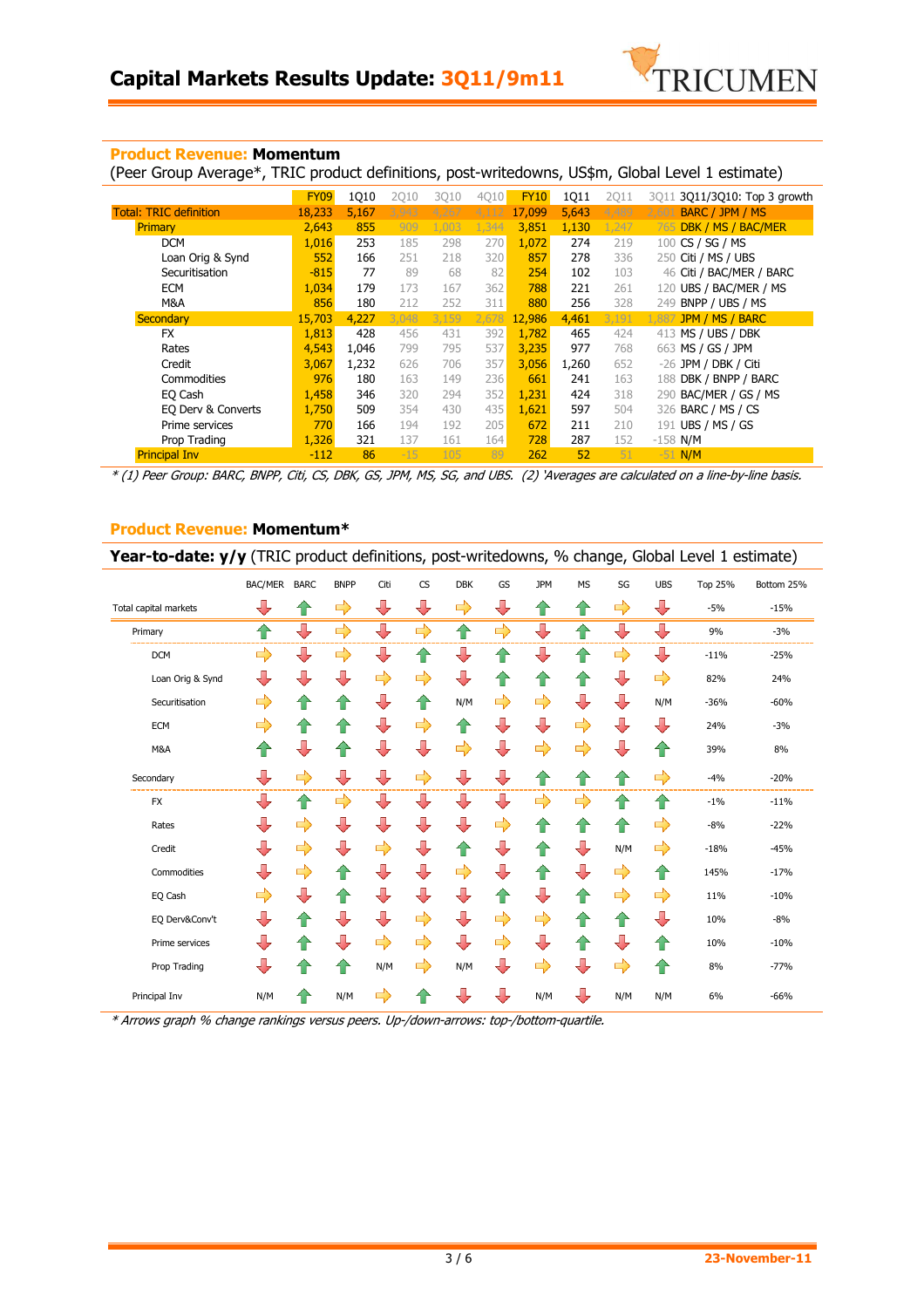

| <b>3 months: y/y</b> (TRIC product definitions, post-writedowns, % change, Global Level 1 estimate) |                         |               |                          |               |               |               |                          |                         |               |                         |               |                |            |
|-----------------------------------------------------------------------------------------------------|-------------------------|---------------|--------------------------|---------------|---------------|---------------|--------------------------|-------------------------|---------------|-------------------------|---------------|----------------|------------|
|                                                                                                     | <b>BAC/MER</b>          | <b>BARC</b>   | <b>BNPP</b>              | Citi          | CS            | <b>DBK</b>    | GS                       | <b>JPM</b>              | <b>MS</b>     | SG                      | <b>UBS</b>    | <b>Top 25%</b> | Bottom 25% |
| Total capital markets                                                                               | $\overline{\mathbf{L}}$ | ⇧             | $\overline{\phantom{a}}$ | $\Rightarrow$ | $\Rightarrow$ | $\Rightarrow$ | ⊕                        | ⇑                       | ⇧             | ⇩                       | ⇩             | $-28%$         | $-41%$     |
| Primary                                                                                             | $\Rightarrow$           | ⇩             | $\Rightarrow$            | $\Rightarrow$ | $\Rightarrow$ | 仐             | ⇩                        | J                       | $\Rightarrow$ | $\Rightarrow$           | ⇩             | $-20%$         | $-31%$     |
| <b>DCM</b>                                                                                          | ⊕                       | ⇩             | ⇩                        | $\Rightarrow$ | ⇑             | N/M           | ⊕                        | $\overline{\mathbf{L}}$ | $\Rightarrow$ | ⇑                       | ⇨             | $-50%$         | $-65%$     |
| Loan Orig & Synd                                                                                    | ⇩                       | ⇩             | ⇩                        | 仆             | ⊕             | $\Rightarrow$ | $\Rightarrow$            | $\Rightarrow$           | 企             | ⇩                       | ⇧             | 48%            | 10%        |
| Securitisation                                                                                      | ⇨                       | $\Rightarrow$ | $\overline{\mathbf{r}}$  | $\Rightarrow$ | ⊕             | N/M           | ⊕                        | $\sqrt{2}$              | ⊕             | N/M                     | N/M           | $-3%$          | $-47%$     |
| <b>ECM</b>                                                                                          | ⇑                       | ⇩             | ┺                        | $\Rightarrow$ | $\Rightarrow$ | $\Rightarrow$ | ⊕                        | $\overline{\mathbb{R}}$ | ⇑             | ⇩                       | ⇑             | $-13%$         | $-48%$     |
| M&A                                                                                                 | ┺                       | ⇩             | 1ì                       | $\sqrt{2}$    | $\Rightarrow$ | $\Rightarrow$ | $\Rightarrow$            | ⊕                       | 企             | $\color{red} \bigoplus$ | ⇑             | 11%            | $-14%$     |
| Secondary                                                                                           | ⊕                       | ⇑             | J                        | ⊕             | $\Rightarrow$ | $\Rightarrow$ | ⊕                        | ⇑                       | ⇑             | ⇩                       | $\Rightarrow$ | $-23%$         | $-51%$     |
| <b>FX</b>                                                                                           | ┺                       | $\Rightarrow$ | $\Rightarrow$            | ┺             | ⊕             | 企             | $\overline{\mathbb{L}}$  | ┺                       | 企             | $\Rightarrow$           | ⇑             | 13%            | $-19%$     |
| Rates                                                                                               | ⇩                       | $\Rightarrow$ | ⇩                        | ┺             | ⇩             | ⇩             | ⇑                        | 一个                      | ⇑             | $\Rightarrow$           | $\Rightarrow$ | 5%             | $-33%$     |
| Credit                                                                                              | N/M                     | N/M           | N/M                      | ┺             | $\bigcup$     | ⊕             | ⊕                        | ⊕                       | N/M           | N/M                     | N/M           | 0%             | $-68%$     |
| Commodities                                                                                         | ┺                       | ⇑             | ⇑                        | $\Rightarrow$ | ┺             | 企             | $\overline{\phantom{a}}$ | $\Rightarrow$           | ⊕             | $\Rightarrow$           | N/M           | 102%           | $1\%$      |
| EQ Cash                                                                                             | ⇑                       | $\sqrt{2}$    | $\Rightarrow$            | ⊕             | $\Rightarrow$ | ⊕             | ⇑                        | $\sqrt{2}$              | ⇑             | ⊕                       | $\Rightarrow$ | 22%            | $-25%$     |
| EQ Derv&Conv't                                                                                      | $\overline{\mathbf{v}}$ | ⇑             | ⊕                        | ⊕             | ⇑             | ⊕             | $\Rightarrow$            | $\Rightarrow$           | ⇑             | $\Rightarrow$           | ⊕             | $-2%$          | $-48%$     |
| Prime services                                                                                      | ⊕                       | $\Rightarrow$ | ⇩                        | $\Rightarrow$ | $\Rightarrow$ | ⊕             | ⇑                        |                         | $\mathbf{r}$  | ⇩                       | ⇑             | 13%            | $-27%$     |
| Prop Trading                                                                                        | N/M                     | N/M           | ⊕                        | N/M           | 4P            | N/M           | N/M                      | ⇩                       | ⇩             | ⇩                       | N/M           | 0%             | $-25%$     |
| Principal Inv                                                                                       | N/M                     | N/M           | N/M                      | N/M           | N/M           | N/M           | N/M                      | N/M                     | N/M           | N/M                     | N/M           | 0%             | 0%         |

#### **Product Revenue: Momentum\***

\* Arrows graph % change rankings versus peers. Up-/down-arrows: top-/bottom-quartile.

**Product Revenue: Absolute\* 4-quarter moving average**

## **3 months: US\$m** (TRIC product definitions, post-writedowns, US\$m, Global Level 1 estimate)



\* Bubble size indicates absolute revenue; empty bubbles = negative revenue.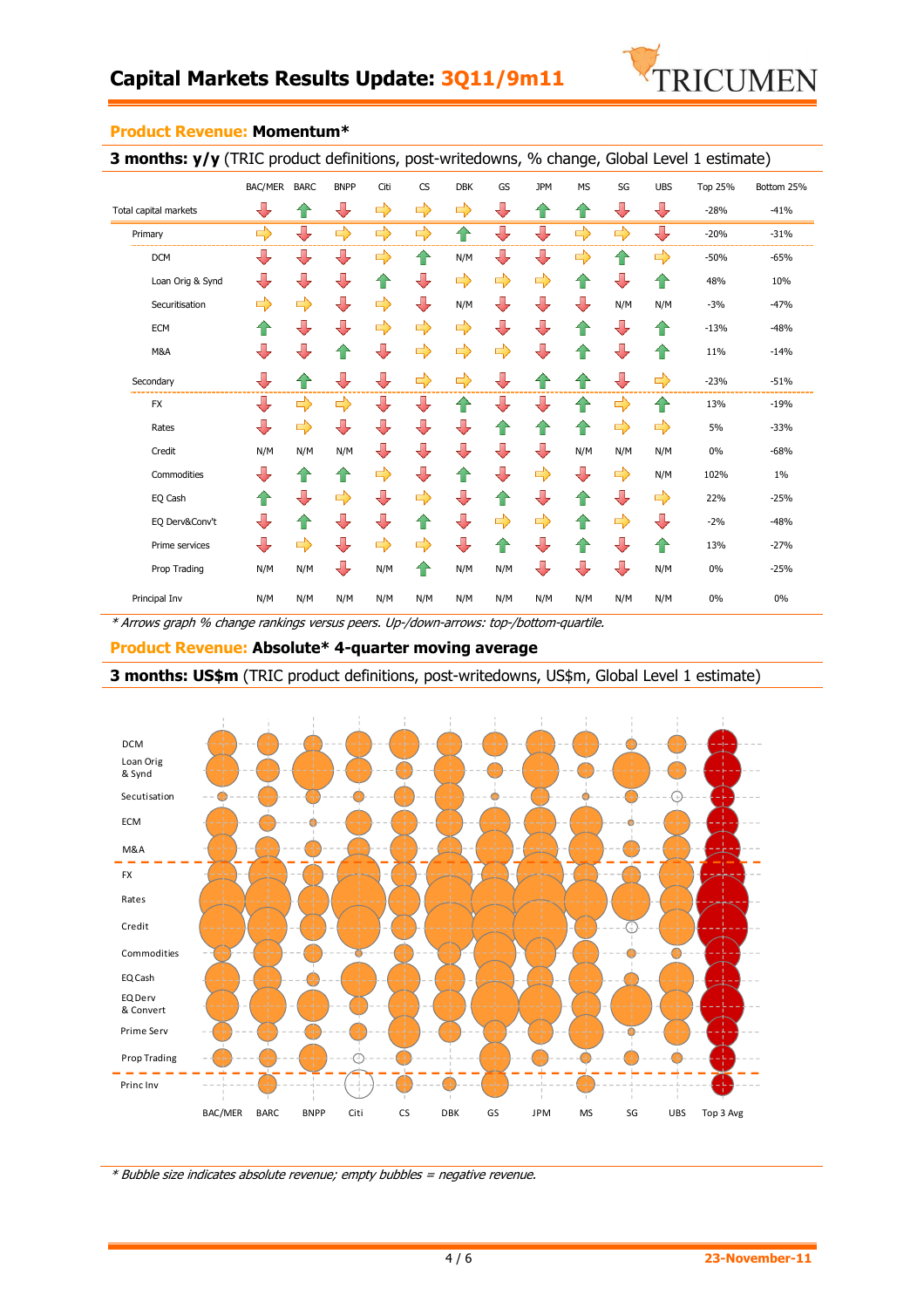

## **Tricumen Client Flow Index**

Tricumen's new Client Flow (CF) Index tracks dynamics of flow product revenue opportunity/'wallet' from institutional clients. Currently, the CF Index covers FX Spot/Forwards Trading, Flow Rates Trading, and Flow Credit Trading. Each index combines the volume of business traded with the average bid-offer spreads.





Source: public data, Tricumen analysis

#### CF Index methodology

The CF Index is based on trading volumes reported by governmental institutions and supranational agencies. We first structure this raw data to extract an approximation of the notional volume of client business transacted by the top 15 investment banks. Next, we multiply the notional volume for each quarter by the average bid-offer spread for benchmark products (e.g. EUR/USD spot trade, or a 5Y US Treasury); this provides an indication of the potential client revenue. We plot the result against the average figure for the 1Q-4Q09 periods (which we chose to reflect a 'normalised market'): using the charts above as an example, the revenue opportunity from the institutional flow credit market in 1Q09 was 33% higher than was the case during the benchmark 1Q-4Q09 period.